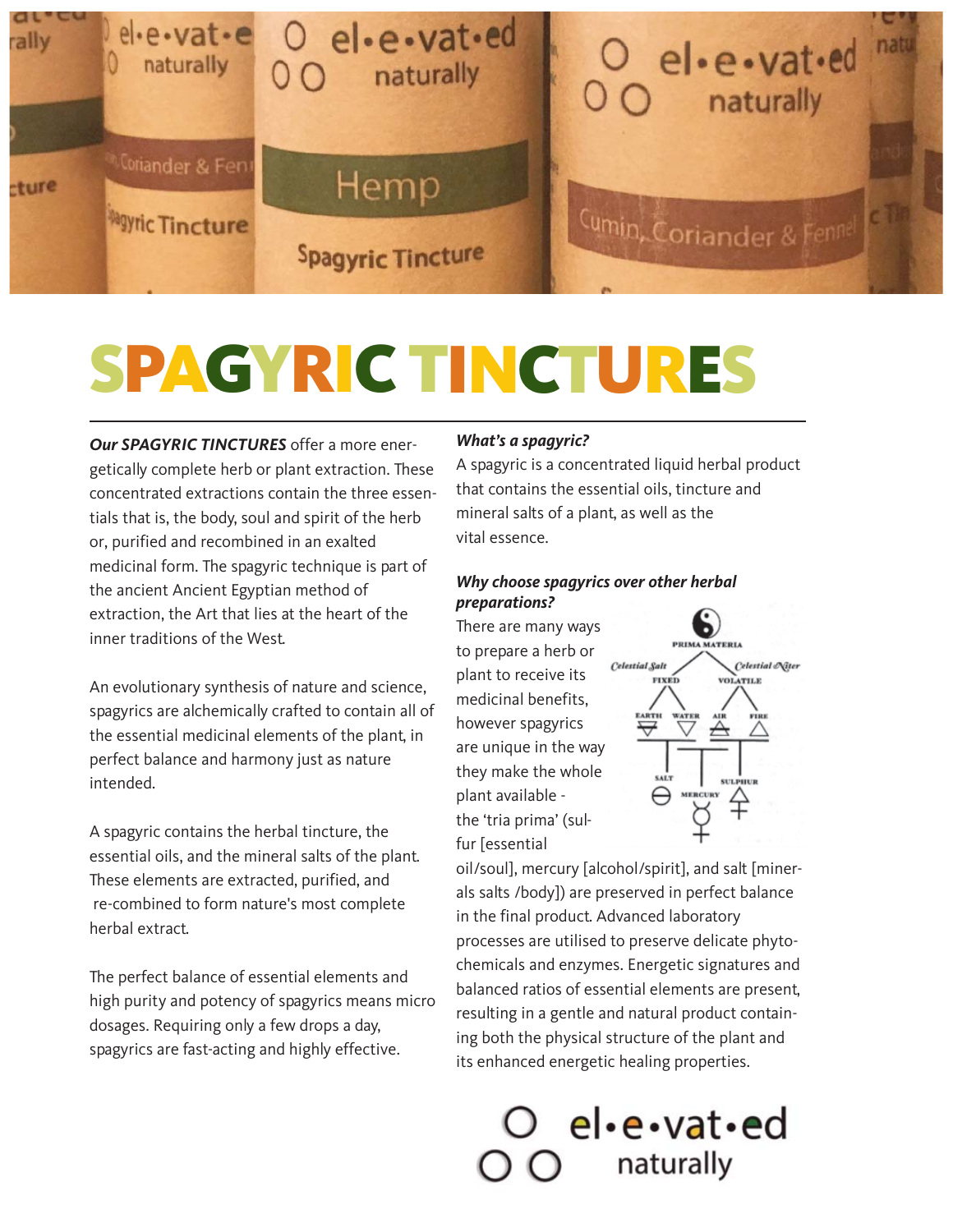



## Works Directly to enhance the Endocannabinoid System

#### CBD Benefits – Common Health Benefits of CBD (cannabidiol)

Scientific research now shows the many health benefits of CBD Cannabidiol. Cannabidiol is a component of marijuana but it does not produce the psychoactive effects that have

made marijuana attractive for recreational use. CBD benefits are real because CBD does produce strong medicinal and therapeutic effects for even the most common conditions. *Works Directly to enhance the Human Endocannaboinaoid System.*

## Digestive Aid

A healthy appetite is vital to a healthy body, especially when the body is healing. Some illnesses decrease the appetite to the point of preventing the body from healing itself. CBD stimulates appetite, according to the National Cancer Institute. In the human body, CBDs bind to cannabinoid receptors in the body. Scientists believe these receptors play an important role in regulating feeding behavior. CBDs stimulate appetite when they dock onto these receptors.

CBD also eases nausea and vomiting. This is especially helpful for individuals enduring chemotherapy and other treatments for serious diseases.

## Analgesic

CBDs bind to CB1 receptors in the body to relieve pain. CBD also has an anti-inflammatory effect that reduces swelling.

## Anxiety Relief

CBD may alleviate severe social anxiety. Generalized Social Anxiety Disorder, or SAD, is one of the most common forms of anxiety disorders that impair quality of life.

In a 2011 study, scientists wanted to study the effects of CBD on people with SAD. The scientists selected 24 people with this condition who had never received treatment for SAD then divided participants into two groups. One group received 600 mg of CBD while the control group received a placebo. The scientists then asked study participants to take part in a simulated public speaking test while researchers measured blood pressure, heart rate and other measurements of physiological and psychological stress.

The CBD group showed significantly reduced anxiety, cognitive impairment and discomfort in their speech performance. In comparison, those in the placebo group presented higher anxiety, cognitive impairment and discomfort.

## Cancer Spread

 $CH<sub>3</sub>$ 

The National Cancer Institute details several studies into the antitumor effects of CBD. One study in mice and rats suggest CBDs "may have a protective effect against the development of certain types of tumors." CBDs may do this by inducing tumor cell death, inhibiting cancer cell growth, and by controlling and inhibiting the spread of cancer cells.

One study by California Pacific Medical Center suggests CBD "turns off" the gene involved in the spread of breast cancer. These scientists found CBD inhibits ID-1, an action that prevents cancer cells from traveling long distances to distant tissues.

## Antipsychotic

CBD relieves psychotic symptoms associated with schizophrenia, according to research by University of Cologne in Germany. Schizophrenia affects about 1.1 percent of the population, or approximately 2.4 million adults in  $\mathbf{u}$ United States.

CBD continues to surprise medical researchers with the variety of common health benefits it provides.

An increasing number of scientists, physicians and consumers are learning about these health benefits and incorporating CBD into a healthy lifestyle plan.



 $CH<sub>3</sub>$ 

**HUMAN ENDOCANNABIOID SYSTEM**